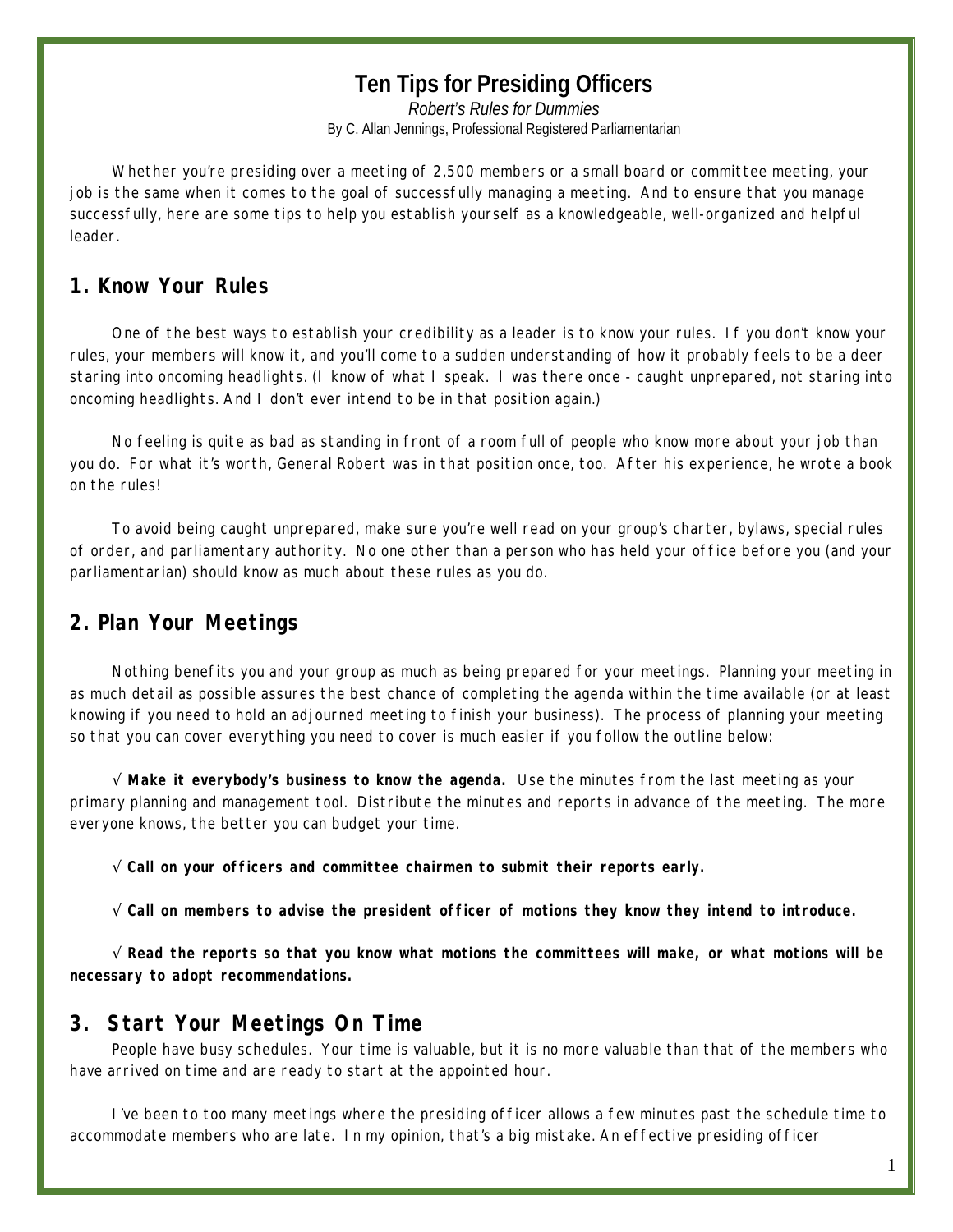accommodates the members who arrive on time and insists that the habitual latecomers adjust to everyone else instead of everyone adjusting to them.

**Remember:** Nothing you do commands the respect you must have as the chair as much as starting your meeting on time. Your members know you mean business, and that's fine, because that's what you're all there for.

## **4. Use Unanimous Consent**

I discuss the concept of *unanimous consent* (when the chair declares a motion to have passed without taking a vote and instead asking simply if there's objection) in chapter 8. And in several places throughout this book, I mention its use in handling particular motions.

Unanimous consent is a remarkable tool for handling any motion for which it's clear and obvious that the assembly's will is to pass the motion.

The most recognizable situations where unanimous consent is use are is the approval of minutes and where adjourning a meeting. But unanimous consent is just as useful even if the question is on a bylaw amendment, as long as no opposition is apparent. Members rarely object to unanimous consent where they know that opposition is so minimal that it won't affect the outcome.

If you ask for unanimous consent and a member objects, you simply take the vote. Otherwise, it's a great timesaver, and members really do respect presiding officers who know how to save them time.

## **5. Use Committees**

Encourage new proposals to be brought through your organization's committees. Members often have good ideas, but those ideas sometimes need some work before they're ready for a vote. Teaching your members how to take their ideas to committees can have great benefits for you and your organization. But members need to have confidence in their committees; willingness to help and assist them with their ideas. Take a look at Chapter 16 for more discussion about how to create effective committees.

Let members know that they can save time in general meetings by perfecting their ideas in committees. Saving time increases your own stock as a leader. Committees will be respected for making solid recommendations, healing to get motions easily decided one way or the other.

**Remember:** If your committees are set up well, everybody who's really interested tackles the discussion in the committee meetings, and the rest of the members know that the committee's recommendations are based on sound reason. But good committees go to waste without a strong leader to make efficient use of them – that's you.

# **6. Preside with Impartiality**

Nobody expects you to actually *be* impartial. You were probably elected or appointed because you have an overall agenda and a program you hope to advance. But when you're presiding in your meeting, you must put your personal agenda aside and help the members make their decisions. You can't lose if you do this, because ultimately, the decision belongs to the majority anyway. You're far better off being known as a leader who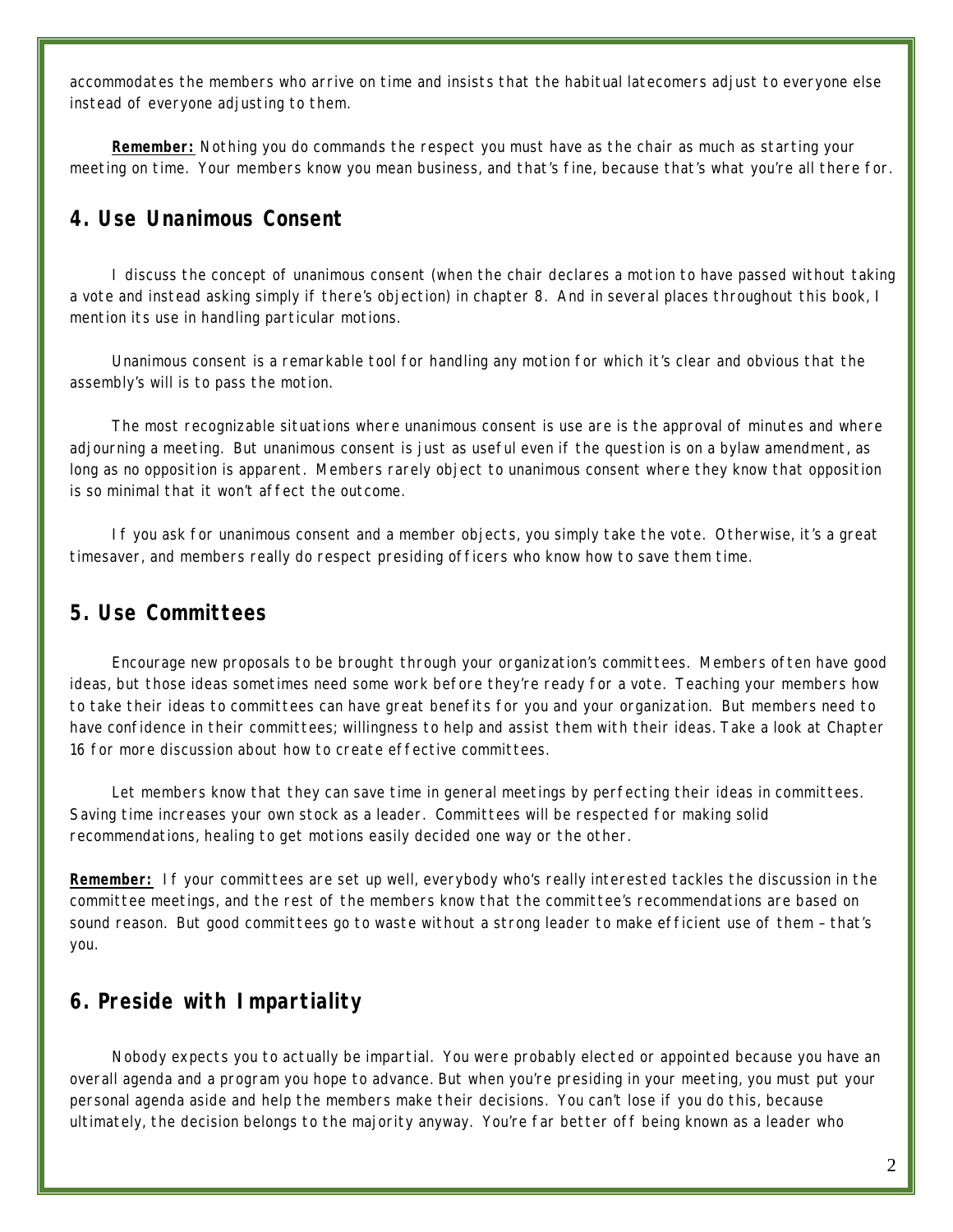ensures that the minority has a full opportunity to present their case than the one who uses your power to thwart their efforts to be heard.

As I explaining in more detail in Chapter 7, the presiding officer must leave any personal or political agendas to those members on the floor who supports the same program. As presiding officer, you really only control the floor (and you're expected to follow clear and definite rules about how the floor's assigned). Everything else is really in the members' hands. It's *always* in your best interest to be known as a leader who helps the minority to make its case – and to do so no matter how you personally feel about their position.

To preside with impartiality:

**Ö Don't enter into debate.** When a member concludes his speech, don't rebut him, or argue with him, or explain why he's wrong. Say "Thank you," and recognize some on the other side of the issue.

**Ö Don't gavel through motions.** What clearer indication could there be that you don't have any respect for the opposition?

**Ö Don't vote (except by ballot) unless your vote will affect the result.**

**Ö Don't refuse to recognize someone just because you don't want him to be heard.** Instead, take extra care to assist all members in their efforts to be heard.

**Remember:** The surest road to your success as a presiding officer is to take the position that the members control the decision, and you're there to help them do that.

## **7. Never Give Up the Chair**

Although at first this tip may appear to be an elaboration on my previous tip to maintain the appearance of impartiality, it's a little more than that.

**Warning:** No matter how strongly you feel about an issue, your job is to preside. True enough, Roberts Rules provides that if you can't preside impartially because you feel too strongly about an issue, you much step down and let someone else preside until the vote is taken. But I caution you to always consider where giving up the chair is really wise. And, also consider that the person who takes the chair may not gracefully return the position to you? That can get mighty uncomfortable. Take my advice: Don't give up the chair.

#### **8. Don't Share Your Lectern**

Put simply, never share your lectern with other speakers. Instead, provide a separate and distinct station for other officers and committee chairmen to use when giving their reports.

During a business meeting, your duty requires that you're always in control of the floor, and you can't be in control of the floor if you can't use your station to address the assembly without moving somebody else out of the way.